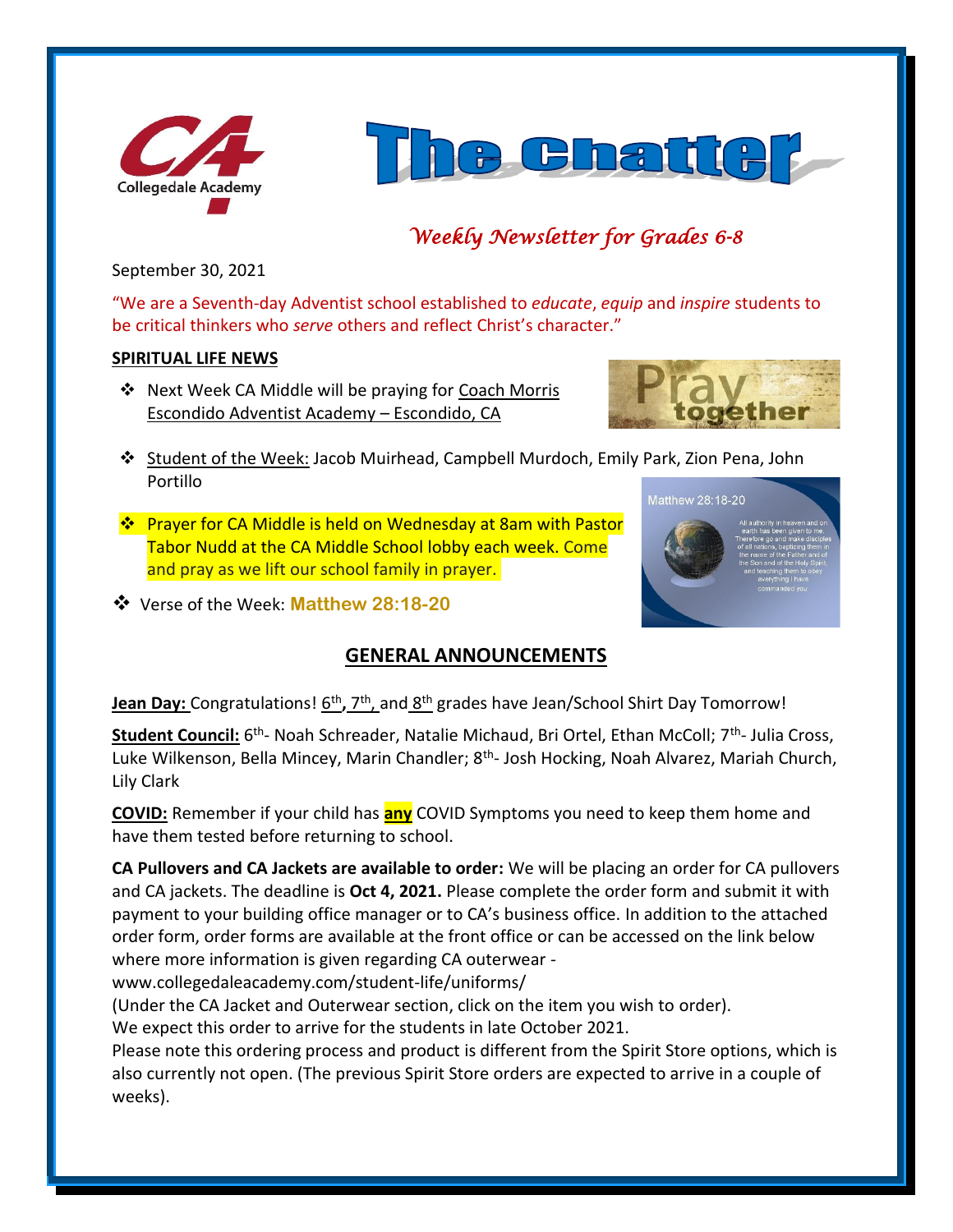**Sandy Erickson 5K/Fun Run: REGISTRATION IS OPEN** for the 10th Annual Sandy Erickson Race for Christian Education 5K + Fun Run. **The race will be on Sunday, November 7, 2021** and benefits Collegedale Academy's Worthy Student/Financial Aid Fund. We have already awarded \$400,000 to approximately 160 students this year and this race helps us do that!

**Registration rates will go up to \$30, starting October 14th at midnight**! The first 680 registrants will be guaranteed a T-shirt and due to COVID, there are extreme shortages, so we have already ordered the shirts and they are in. Thank you for your support! Register online at:<http://sandyericksonfunrun.com/>

**Subs Needed:** We would like to make our sub list longer! If you are interested in being a substitute, we encourage you to stop by our front office for more information. Thank you!

**PFE:** We have space in our K-8 Partnering for Eternity program. More details are included for this multi-generational program that offers a \$30/visit scholarship [\(link to letter\)](https://www.collegedaleacademy.com/wp-content/uploads/2021/09/PFE_PgmEntryExplanation_2021_K-8.pdf). Please contact our coordinator, Kelly Myers, to enroll

- [collegedale.pfe@collegedaleacademy.com.](mailto:collegedale.pfe@collegedaleacademy.com)

We have 55- 60 spots remaining for the 21-22 school year.

## **PRINCIPAL'S LUNCH**

## Wednesday, October 6– Names who begin with:  $Ca + 2$  more

Caleb Zuk, Caleb Reed, Caleb Scott, Caleb Lopez, Caleb Trott, Carmin Good, Carson Allen, Cason Laing, Brycen Dean, Aby Garcia, Bri Ortel



*Cheese Pizza will be provided along with other snacks. Please let us know two days ahead if your child has any allergies!*

## **HOT LUNCHES – Schedule B**

Please remember that your child's lunch/drink accounts should be paid prior to them ordering a lunch. Please give cash/check to Mrs. Reed at the front desk. Checks should be made out to 'Collegedale Academy' (spelled out please). You may pay in an individual bases or pay a set amount ahead of time. Remaining balance on your account at the end of the year will be refunded to you**. If your child will be late getting to school and needs a lunch, please call the front office to order one before 8:15am. Thank you!** 

Meal Schedule Week A: Monday – Hotdog  $&$  Fruit Tuesday – Bean Burritos & Fruit Wednesday – Pizza Thursday – Spaghetti w/Broccoli Friday – Hoagie w/cheese & Fruit



Meal Schedule Week B:

Monday – Mac n Cheese / Nuggets Tuesday – Bean Burritos & Fruit Wednesday – Pizza Thursday – Fettuccine w/Broccoli Friday – Griller w/cheese & Fruit

Drink options: water bottle, 2% Milk, Orange Juice, Lemonade – every day, plus Chocolate Milk – Friday. Kim Lighthall is our Lunch Coordinator. You may email her at [klighthall@collegedaleacademy.com](mailto:klighthall@collegedaleacademy.com) for any lunch account information.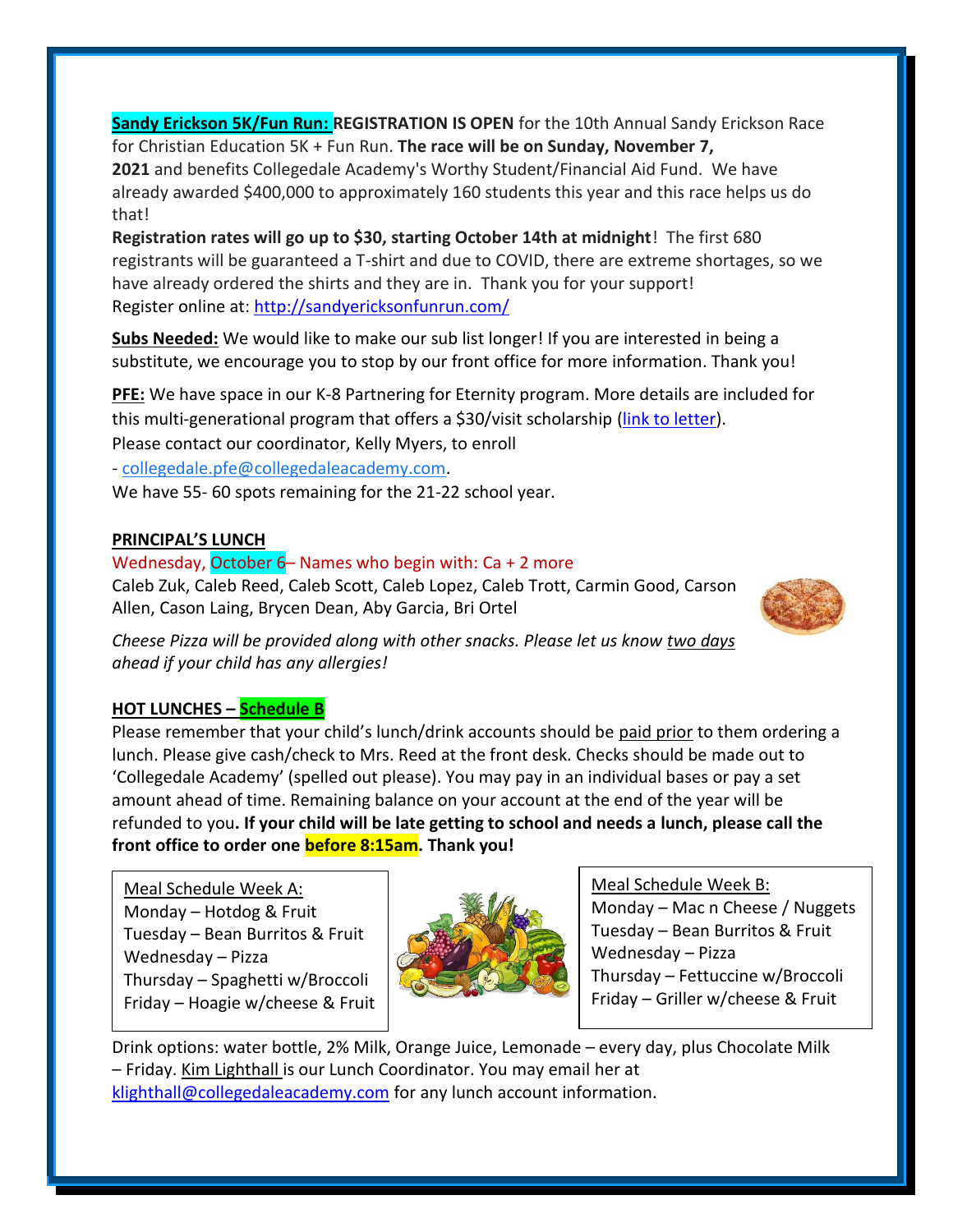**Keep in mind that there is NO HOT LUNCH available when we have a 2-hour delay. Please have your child bring their own lunch. Thank you!**

#### **ATHLETICS**

**Sports** – Coach Jeff Morris – [jmorris@collegedaleacademy.com](mailto:jmorris@collegedaleacademy.com) [Cross Country](https://www.collegedaleacademy.com/wp-content/uploads/2021/08/2021-2022-Cross-Country-Schedule.pdf) Schedule

#### **MUSIC**

**Caroliers and Handbells –** Holly Greer – [hgreer@collegedaleacademy.com](mailto:hgreer@collegedaleacademy.com)

**Orchestra –** Tami King – [tking@collegedaleacademy.com](mailto:tking@collegedaleacademy.com)

**Band –** Greg Lindquist - [glindquist@collegedaleacademy.com](mailto:glindquist@collegedaleacademy.com)

## **HOME & SCHOOL**

There will be valuable information and updates on the page throughout the year!

**CA Car Magnets and Stickers** are available for purchase at the front office. Magnets: \$5.00; Stickers: \$2.00 (cash or check please)

## **Support Collegedale Academy when you shop at Amazon!**

Select Collegedale Academy as your Charitable Organization and earn cash for our school. AmazonSmile is available at [smile.amazon.com](https://smile.amazon.com/ref=smi_se_saas_lsmi_smi) on your web browser and can be activated in the Amazon Shopping app for iOS and Android phones. When you shop at AmazonSmile they will donate 0.5% of your eligible purchases to the charitable organization of your choice. You can choose from over one million organizations to support.

## **BOX TOPS**

Support us by 'giving' online ([www.boxtops4education.com\)](http://www.boxtops4education.com/) or through their app by scanning your receipts. Our school highly benefits from this! **Thank you!**

#### **CA MIDDLE ASSISTANT REGISTRAR**

Debbie Reed - **[dreed@collegedaleacademy.com](mailto:dreed@collegedaleacademy.com) Office Phone:** 423-396-3020

#### **School Closings**

When the school closes due to weather or other events, parents and guardians will be notified by text and email. We will be listed on news stations as Collegedale Academy. Please note that we do not have hot lunch available when there is a two-hour delay.

#### **SCHOOL COUNSELOR**

Amanda Ancheta - [aancheta@collegedaleacademy.com](mailto:aancheta@collegedaleacademy.com)

#### **CALENDARS**